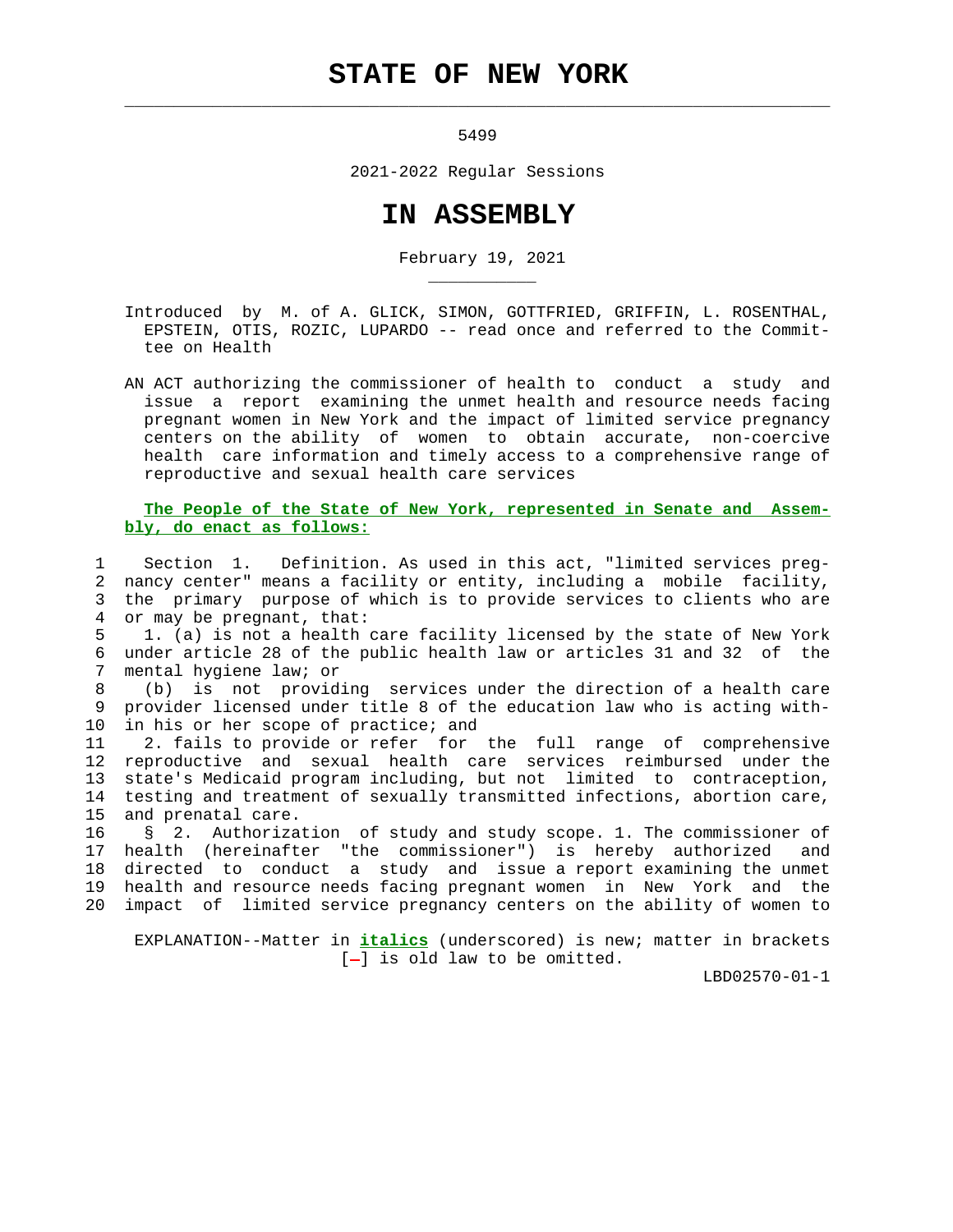1 obtain accurate, non-coercive health care information and timely access 2 to a comprehensive range of reproductive and sexual health care services 3 in alignment with their health care needs and that supports personal 4 decision-making. 5 2. The commissioner may request, and shall receive upon request, data 6 and information from such entities and other relevant sources to meet 7 the purposes of the study. This information shall include but not be 8 limited to:<br>9 (a) what (a) what state and/or federal funds or tax or other subsidies, if any, 10 are directly or indirectly allocated to limited service pregnancy 11 centers in the state and the names and locations of such organizations 12 receiving government funding; 13 (b) whether the limited service pregnancy centers in the state are 14 part of larger umbrella organizations that operate limited service preg- 15 nancy centers across the country, and if so, whether those umbrella 16 organizations receive state and/or federal funding; 17 (c) the services provided by limited service pregnancy centers and 18 what services are most frequently sought at limited service pregnancy 19 centers; 20 (d) the number of women who access services at limited service preg- 21 nancy centers, the geographic regions in which each woman accessing the 22 services of these centers resides, the distance to the nearest licensed 23 medical facility providing these services, the prices charged for such 24 services, and the basic demographic information about each woman, 25 including race, age, and marital status. Basic demographic information 26 included in any report shall be published in the aggregate so that it is 27 impossible to identify any particular individual; 28 (e) whether pregnancy centers hold themselves out to the public, 29 either in person, through community participation or events or through 30 their advertising or websites, as medical facilities or entities in 31 which comprehensive, all-options pregnancy counseling is provided; 32 (f) whether women seeking or accessing services at limited service 33 pregnancy centers are seeking comprehensive options counseling or 34 services at medical facilities and whether women have experienced a 35 delay in receiving health care, including abortion or the initiation of 36 prenatal care, due to a visit to a limited service pregnancy center; 37 (g) whether limited service pregnancy centers enroll women in any 38 public benefits programs or connect women to other services, and if so, 39 which services limited service pregnancy centers connect women to; 40 (h) the nature of information given to clients or potential clients at 41 pregnancy centers and the nature of limited service pregnancy centers' 42 operational manuals, handbooks or guidelines in connection to the

 43 provision of services to clients; 44 (i) the number of state-certified medical professionals on staff or 45 volunteering at limited service pregnancy centers and the number who are 46 providing medical services or counseling on site during regular business 47 hours at limited service pregnancy centers and whether pregnancy centers 48 inform women whether or not they have any medical professionals on the 49 premises, on staff, or in a volunteer capacity; and

 50 (j) whether limited service pregnancy centers collect medical informa- 51 tion and what other information is collected upon intake, how limited 52 service pregnancy centers handle medical and other client records, and 53 whether the medical records are in compliance with federal and state 54 requirements governing medical privacy.

 55 § 3. Study timeline and taskforce structure. The study will commence 56 no later than six months following the effective date of this act. The